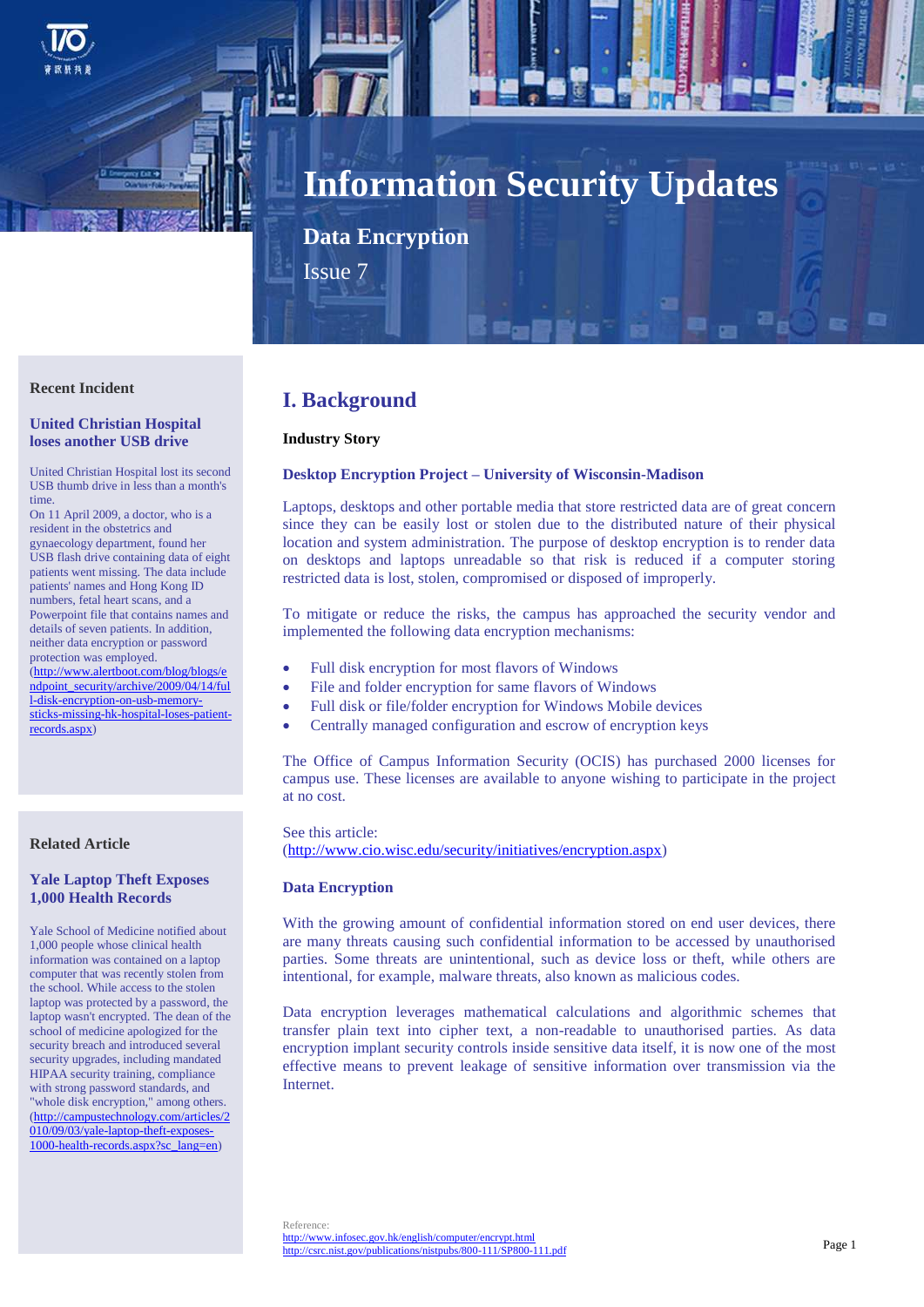

# **II. Management**

## **Data Encryption Management**

Data encryption can be either locally or centrally managed. Centralised management is more commonly deployed and performed through specific data encryption management utilities or together with the operating system's configuration utilities. Centralised management is recommended for most cases, because it enables effective and efficient encryption task management.

However, management may still choose to deploy storage encryption locally without a centralised management capability. This is generally acceptable for standalone or very small-scale deployments, especially for data that need to be encrypted quickly.

#### **Data Encryption Planning and Implementation**

A successful deployment of new encryption technologies very much relies on a step-bystep planning and implementation process which minimises unforeseen issues and helps to identify potential pitfalls. The following are the major task during planning and implementation phase:

## **1. Identify Requirements**

In the beginning of the process, management should identify the needs to encrypt information on universities' information systems and/or end user devices, determine which device or data needs encryption, and define related performance requirements. The requirements include:

- **External Requirements** such as legal requirement to protect privacy and personal data;
- **System and Network Environment** data encryption solutions should be compatible with universities' existing IT environment (in terms of availability and efficiency) and able to provide the necessary protections without introducing conflicts and inefficiencies; and
- **Support Limitations** identify any possible violations to the terms of a software support contract or the warranty of products used with the relevant device.

#### **2. Design a Solution**

Based on the requirements identified in the previous phase, management should design a solution to realise the requirements. Major aspects of a solution design of data encryption include:

- **Cryptography** encryption schemes and algorithms, such as Advanced Encryption Standard (AES), Secure Sockets Layer (SSL);
- **Authentication** authentication methods and authenticator protection. For example, passphrase, security token, public/private keys;
- **Solution Architecture** selection of data encryption devices and software and location of centralised data encryption management;
- **Other Security Controls** additional controls that complement the data encryption implementation, such as policies regarding acceptable use of data encryption technologies; and

## **Related Article**

# **Liberty U Boosts Online Transaction Security**

Liberty University in Lynchburg, VA has implemented a digital certificate management service from Verizon Business. The goal is to protect student information, financial records, and other confidential data. Designed for a university environment, the service provides a secure socket layer (SSL) certificate to Web site visitors during specific transactions to confirm to the user that the Web page is authenticated. It also encrypts the data--for example, credit card or social security numbers- passing between the user and the site. [\(http://campustechnology.com/articles/2](http://campustechnology.com/articles/2010/05/19/liberty-u-boosts-online-transaction-security.aspx?sc_lang=en) [010/05/19/liberty-u-boosts-online](http://campustechnology.com/articles/2010/05/19/liberty-u-boosts-online-transaction-security.aspx?sc_lang=en)[transaction-security.aspx?sc\\_lang=en\)](http://campustechnology.com/articles/2010/05/19/liberty-u-boosts-online-transaction-security.aspx?sc_lang=en)

#### **Related Article**

# **A Buyer's Guide to Enterprise Data Encryption**

You ask vendors if they can protect all your data, and they say yes. They tell you to trust that their "full", "complete" or "comprehensive" product will make all your data secure for years to come. What they don't tell you is that their product only protects "all the data" contained on specific devices, such as laptops, USB flash drives, or PDAs, That is a good first step, but how are you going to protect the rest of your data?

The reality of point products is: you will have to find another vendor to secure the rest of your data.

[\(http://download.pgp.com/pdfs/whitepa](http://download.pgp.com/pdfs/whitepapers/9Questions_061108.pdf) [pers/9Questions\\_061108.pdf\)](http://download.pgp.com/pdfs/whitepapers/9Questions_061108.pdf)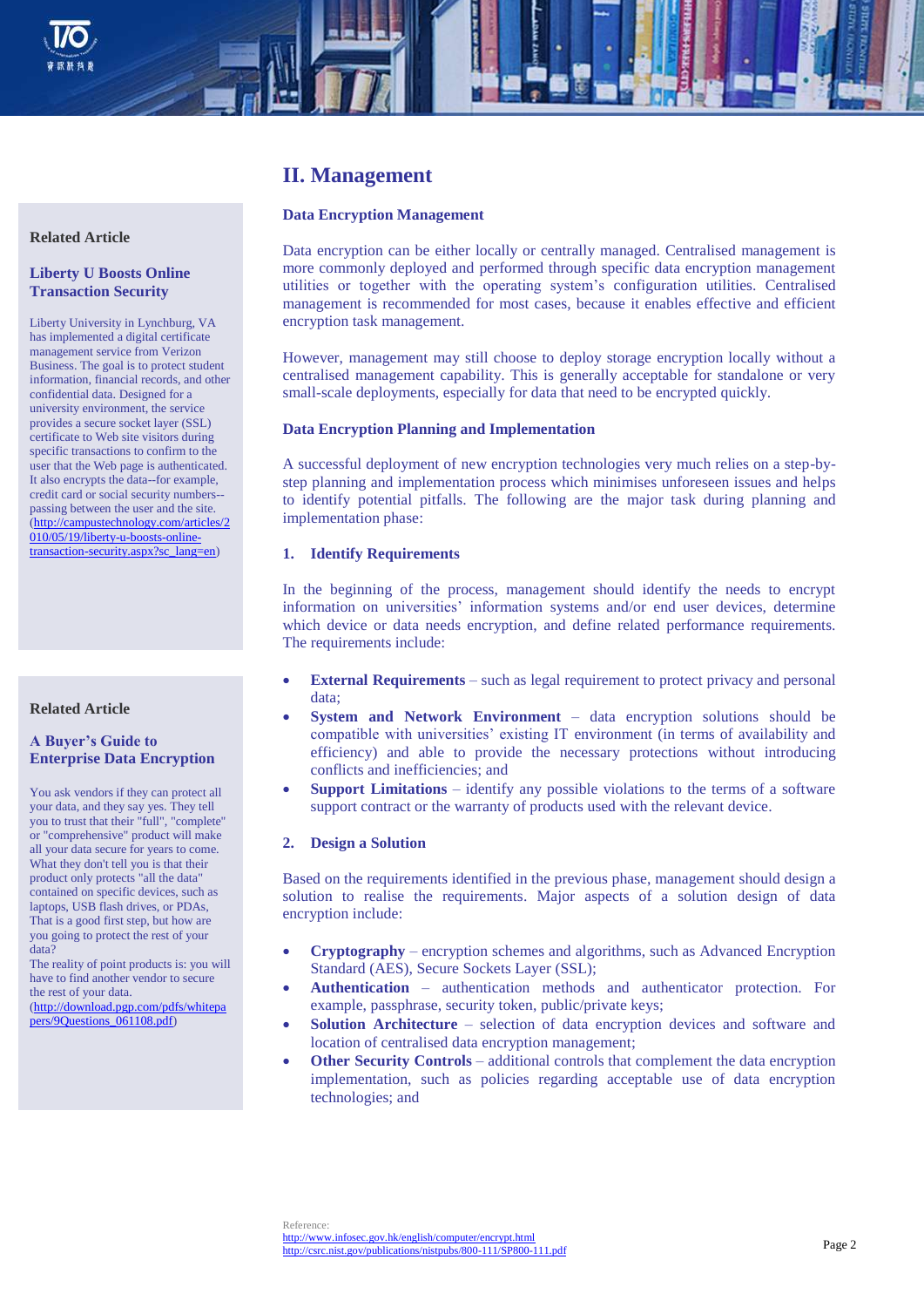

# **II. Management (cont'd)**

 **Minimum Requirements of Hardware** – selection of hardware, including application servers, storage equipment and end user devices based on the requirements from product vendor and university's performance requirements.

# **3. Test a Prototype**

It is recommended to perform implementation testing in laboratories or on test devices. The following components of the solution should be tested and evaluated:

- **Addressing Requirements** -- Each type of sensitive or critical data identified according to the information gathered during stage 1 should be protected with appropriate encryption methods;
- **Encryption Management** -- Robust testing of authentication should be performed, especially for centralised authentication solutions. Also, administrators should be able to configure and manage all components of the solution effectively and securely;
- **Performance and Compatibility** -- The solution should be able to provide adequate performance during normal and peak usage. Management should also ensure that the solution does not affect or interfere the use of existing operating system configurations and software applications;
- **Recovery** -- The solution should be tested to determine how well it can recover from failures, such as loss of encryption keys, damaged device hardware or software, and power loss; and
- **Implementation Security** Vulnerabilities and weakness of storage encryption itself should be investigated and corresponding mitigation controls should be developed and tested.

# **4. Solution Deployment and Monitoring**

Gradual migration of the new solution enables administrators to evaluate the impact of the solution and resolve issues prior to the deployment to the whole university.

Monitoring is essential to the successful deployment of a data encryption solution. It is to manage the solution by operating the deployed solution and maintaining the security storage architecture, policies, software and other solution components. Typical activities include:

- Testing and applying patches to storage encryption software;
- Monitoring the storage encryption components for operational and security issues;
- Periodically performing testing to verify that storage encryption is functioning properly;
- Performing regular vulnerability assessments; and
- Receiving notifications from vendors of security problems with storage encryption components, and responding accordingly.

#### **Related Article**

# **Researcher eyes holes in Triple Zero radio**

Emergency services are using weak and outdated encryption to secure digital radio communications, according to National ICT Australia researcher Steven Glass. Most emergency services use the 56-bit Data Encryption Standard (DES), which has been surpassed by much stronger levels of encryption and is considered unsafe, Glass told ZDNet Australia. Glass is conducting a PhD on emergency systems at Griffith University and is investigating the security of existing and future communications platforms. He also works in NICTA's Queensland research lab on the Safe II Networks project, which is working to mitigate shortcomings as well as improve performance and reliability in emergency networks. [\(http://www.zdnet.com.au/researcher](http://www.zdnet.com.au/researcher-eyes-holes-in-triple-zero-radio-339307115.htm)[eyes-holes-in-triple-zero-radio-](http://www.zdnet.com.au/researcher-eyes-holes-in-triple-zero-radio-339307115.htm)[339307115.htm\)](http://www.zdnet.com.au/researcher-eyes-holes-in-triple-zero-radio-339307115.htm)

# **Related Article**

# **New browser security tool may mean safer surfing**

A Web security mechanism called HTTP Strict Transport Security (HSTS) is making its way through the IETF (Internet Engineering Task Force) standards process, and two of the major browsers are supporting it. Web sites that implement HSTS will prompt the browser to always connect to a secure version of the site, using "https," without the Web surfer having to remember to type that in the URL bar. [\(http://www.zdnet.com/news/new](http://www.zdnet.com/news/new-browser-security-tool-may-mean-safer-surfing/483979)[browser-security-tool-may-mean-safer](http://www.zdnet.com/news/new-browser-security-tool-may-mean-safer-surfing/483979)[surfing/483979\)](http://www.zdnet.com/news/new-browser-security-tool-may-mean-safer-surfing/483979)